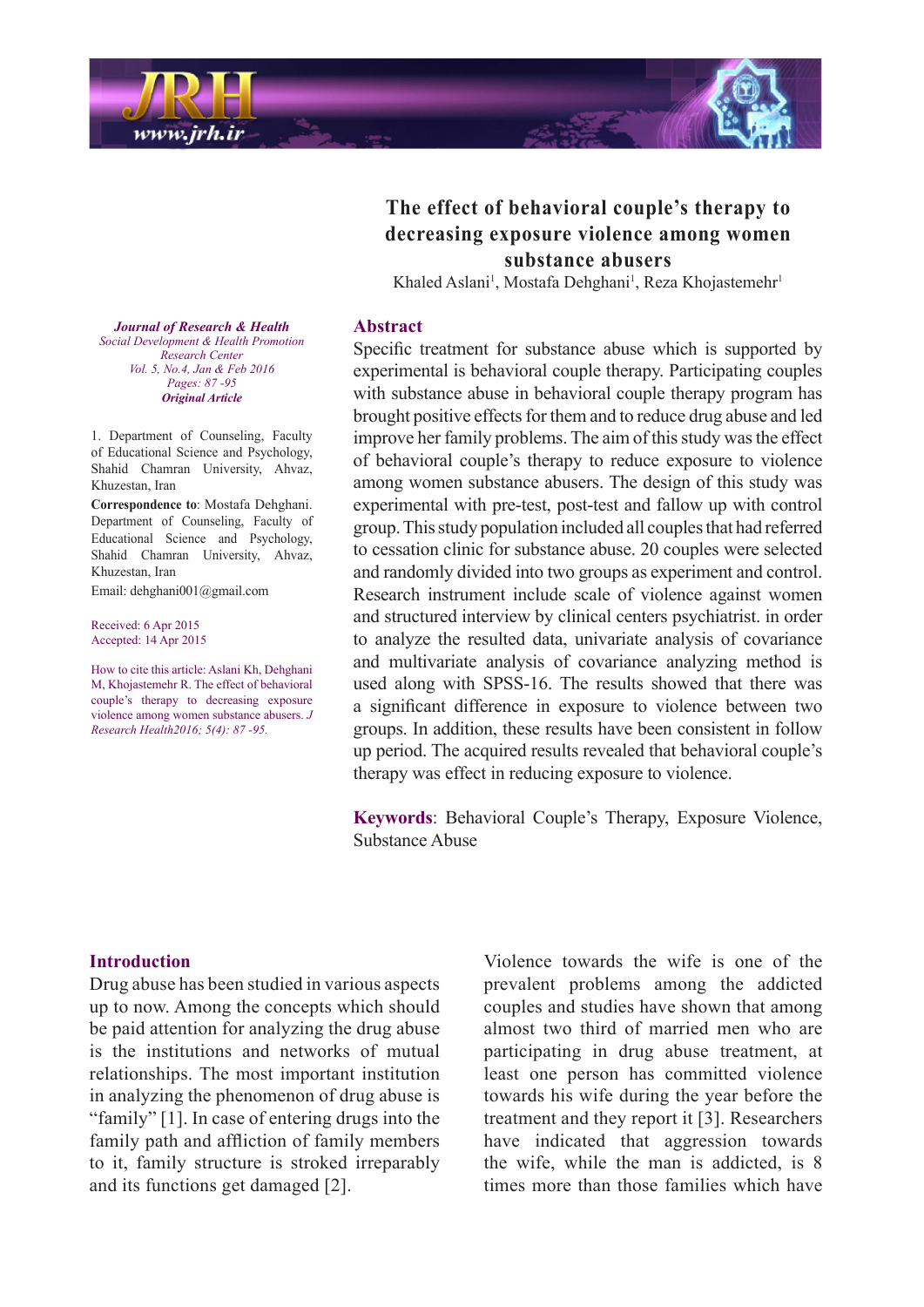not problems with drug abuse [4]. Families afflicted with drug abuse usually encounter various functions and numerous challenges  $[5-10]$ . Life of couples afflicted with drug abuse leads to divorce and separation more than couples without drug abuse. Also, the life quality and marital relationship of couples afflicted with drug abuse undergo numerous negative changes [11]. Studies show that the issues and problems related to the drug abuse in family cause failures in parental skills, weak family communications, children's behavioral problems, neglecting the children and domestic violence. Also, drug abuse is related to the pervasive problems in family such as marital discard, insufficient supervision and management of parents, leaving the home, not engaging in home affairs by the parents, not supporting the children by the parents solving the family and behavior problems by using the violence and aggression  $[12]$ , weakening the emotional and verbal communications between parents and children [13] and negative interferences of family members towards each other.

In the meantime, one of the damages which appear as a result of affliction with drug abuse in family environment, even outside it is to commit violence by the person with drug abuse. Drug abuse may arouse the persons to violence and the violence itself is one the facilitating factors for using drugs inside the family [14]. From among the subjects which engage the family the rapist while being referred to by the addicted couples for treating the drug abuse is the exposure to violence [15]. There is direct relationship between the drug abuse and family and marital problems in such a way that each can precede the other one preferably and creates some defective cycles between the couples and then it is too difficult to escape from and get rid of this ominous one [16].

As obtained from the studies, using the drugs frequently is the main discussion along with the marital conflicts and exposure to violence  $[17]$ . There are numerous evidences on the relationship between the drug abuse and exposure to violenceand from among them, the research by Leonard; Lemon, Verhoek, Donnelly & Stewart, Moore, Kahler, Ramsey, Strong [18-20] can be mentioned. Researchers have shown that two factors which lead to the violence in family path are drug abuse and alcohol usage  $[21]$ . Therefore, drug abuse and violence are firmly correlated. A set of factors which are in line with the exposure to violence includes the depression, mental damages, violence in initial family, approving the exposure to violencenorms, high level of conflicts and marital opposition, low income and using the drugs and alcohol  $[22]$ . Created exposure to violencepaves the way for appearing behaviors such as continuing the alcohol abuse, violence, stress, depression and behavior problems [23].

Special treatment for drug abuse which has been supported empirically is the BCT  $[24,25]$ . Findings have shown that from among the several interferences made during the past three years, participation of couples afflicted with the drug abuse in BCT program has created positive consequences for them and has led to the reduced drug abuse and improved the family problems [14]. The study carried out by Fals-Stewart, Kashdan, A. Farel and Britchler [26] showed that the amount of drug abuse and exposure to violence of couples who are participating in BCT program are decreased during one year after treatment rather than to other standard treatments. In a research, effectiveness of BCT on family violence and its frequency among the men afflicted with the alcohol and drug abuse and their wives who are healthy has been discussed  $[27]$ . In these studies, couples reported that the amount of their exposure to violencehas reduced 60% than before the treatment.

If do not pay attention to family and family variables involved in drug abuse. Even if a coherent and appropriate plan treatment. the treatment will be ineffective. Also, Relapse occurs.Therefore, this study have been examined effectiveness of BCT on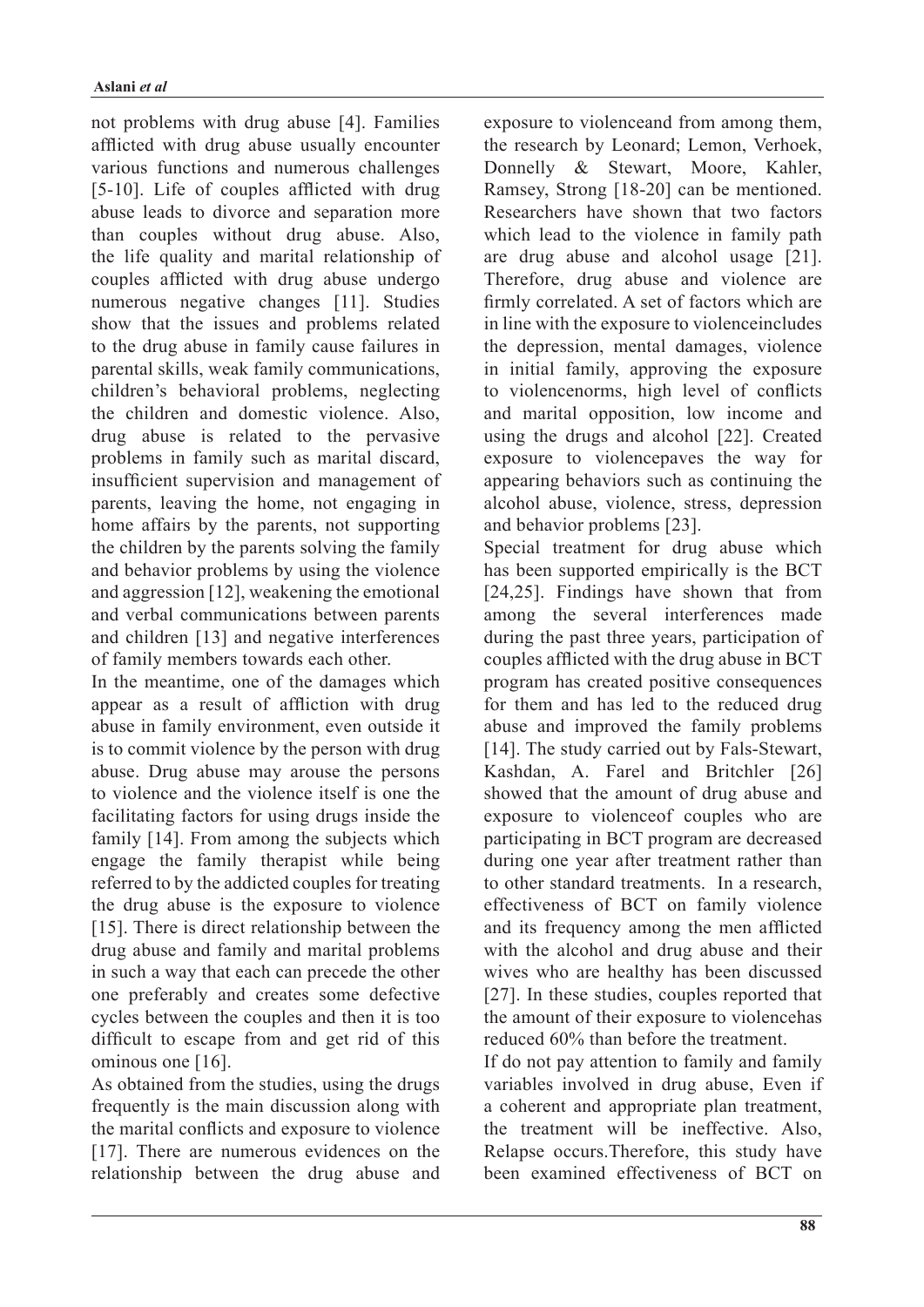decreasing the exposure to the violence among the women with husbands afflicted with the goal of providing a supportive environment. improve the relationship between couples, creating intimacy and optimum compatibility and provide the necessary training. Which can be a deterrent to drug use and its consequences have caused. Research hasn't been done in this field in the country. In view of the aforementioned, the main issue that this research is seeking is the effectiveness of BCT on decreasing the exposure to the violence among the women with husbands afflicted with the drug abuse and whether the BCT decreases the exposure to the violence among the women with husbands afflicted with the drug abuse.

# **Method**

This study was a quasi-experimental study that have been studied investigate the effect of behavioral couple's therapy to decreasing exposure to violence among women substance abuser in Ahvaz city, Iran, 2013.

Statistical population of this research includes all couples who referred to the addiction treatment clinics of Ahvaz that among which four clinics were selected and were taken as the basis of research. In this population, men had a background on drug abuse (type of drug: opium) and exposure to violencewho were detoxified and they were treated by methadone method during the treatment process. Families' women were in healthy .condition

In this study, for sampling, the multi-stage sampling was used, in this way four clinics were selected from among all addiction treatment clinics in Ahvaz city. Via referring to these clinics, those couples who participated in this research plan were invited to attend the specified clinics on due time in order to take a test and undergoing an interview made by the researcher his/her colleagues for performing the research. In the first step, the exposure to violencequestionnaire was completed by women. In the next step, those women who had one standard deviation lower than the mean in exposure to violencevariable were identified together with their husbands among who 20 qualified couples were selected for participating in present research and they were divided into two groups (experimental group and control group). Inclusion criteria for the study were satisfacted and interested partisipants selected to participate in the study, at least past a year of his life, men studied had a history of drug abuse of drugs and now are drug withdrawal and methadone treatment program and no depression and other personal injury. Exclusion criteria of the study were continue to cooperate with the investigator's consent, couples intending to travel to another place, or move to an adjacent town and the use of any other psychological services and counseling.

Intervention program of behavior coupling treatment was carried out on the experiment group in pair form and the couples of control group were put into the waiting list (after finishing the sessions of behavior coupling treatment on the experiment group, control group and couples who were not in no groups by random sampling, were treated in an appropriate time by the behavior coupling treatment). At the end, after applying the interference on the experiment group, women from both groups underwent the posttest in the variables of domestic violence. Finally, after two months from the treatment period, again the women from both groups took the exams of exposure to violenceas the follow-up.

In order to measure the exposure to violence among the women, this scale was used which had been constructed by Haj-Yahia [28]. This questionnaire consists of 32 items and four factors of mental violence, physical violence. sexual violence and economic violence are assessed. In the research by Haj-Yahia, this questionnaire was distributed among 275 university women in order to validate the questionnaire of violence against the wife. This scale was approved with Cronbach Alpha 0.71, 0.86, 0.93 and 0.92 for mental violence, physical violence, sexual violence,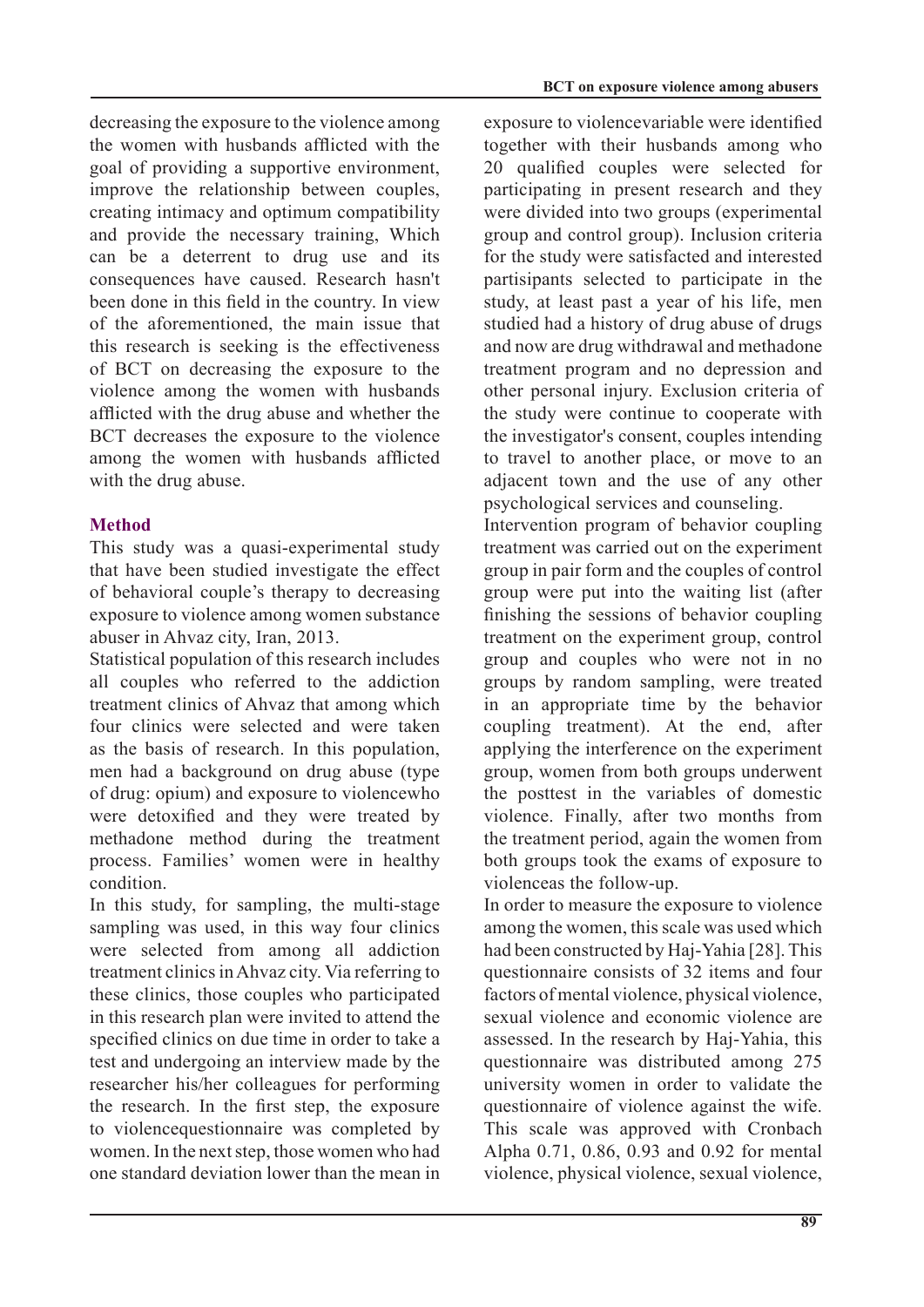economic violence, respectively [29]. In the present research, the reliability coefficient of this questionnaire was obtained. 86 by using the Cronbach alpha. Reliability of subscales of this questionnaire was obtained  $0.83, 0.80$ ,  $0.75$  and  $0.78$  by Cronbach Alpha for mental violence, physical violence, sexual violence, economic violence, respectively.

Behavior coupling treatment includes 6 treatment sessions (two sessions a week and 45 min for each session) which is applied on the experiment group. Contents of treatment sessions were designed in 6 sessions on the basis of behavior treatment family specialized for those families involved in drug abuse and within the framework of drug abuse treatment book with behavior treatment family approach written by Donohue. This treatment includes programs such as couples' interactions, creating supportive atmosphere to prevent drug abuse, reflecting the feelings and behaviors explicitly and frankly, increasing the positive behaviors, decreasing the negative behaviors, teaching the life skills and improving the relations  $[14]$ . After data collection, exposure to violence were analyzed by statistical SPSS-16 software and after reviewing the fundamental assumptions, by the analysis of covariance.  $p<0.05$  was taken as a significant.

# **Results**

Table 1 shows the mean and standard deviation of scores of violence exposure in experiment and control group separately in stages of pretest, posttest and follow-up.

The Table 1 shows mean and Standard deviation of pretest, posttest and follow-up scores of exposure to violence in experiment group and in the control group. Table 2 shows the one-way analysis of covariance on the posttest score with controlling the pretest of dependent variable of research (exposure to violence). Results given in table 2 show that the one-way analysis of covariance in the variable of exposure to violence  $(F=58.09$  and  $p= 0.000$  is significant. In order to understand this difference, it is sufficient to compare the mean of posttest in both control and experiment groups in terms of the aforementioned dependent

*Table 1 Mean and standard deviation of scores of violence exposure in experiment and control group separately in stages of pretest, posttest and follow-up* 

|                    | <b>Statistical</b><br>indices | <b>Experiment group</b> |           |           | Control group |           |           |  |
|--------------------|-------------------------------|-------------------------|-----------|-----------|---------------|-----------|-----------|--|
|                    |                               | Pre-test                | Post-test | Follow-up | Pre-test      | Post-test | Follow-up |  |
|                    | Mean                          | 62.40                   | 42.40     | 40.20     | 61.40         | 61.50     | 63.40     |  |
| <b>Exposure to</b> | <b>SD</b>                     | 10.16                   | 7.64      | 7.65      | 9.07          | 8.98      | 8.95      |  |
| violence           | Minimum                       | 42                      | 32        | 30        | 51            | 49        | 50        |  |
|                    | Maximum                       | 77                      | 55        | 53        | 78            | 78        | 78        |  |

variables. In regard to the results given in Table 1, the mean of posttest on the total score of exposure to violence in experiment group and control group is  $42.40$  and  $61.5$ , respectively indicating that violence exposure in experiment group has decreased. Table 3 shows the summary of results of one-war analysis of covariance on the scores of posttest with controlling the pretests on the subscales of exposure to violence in both control and experiment groups.

Contents of Table  $3$  show that there is a

*Table 2 summary of results of one-way analysis of covariance for comparing the posttest score with the pretest score of denendent variable (exposure to violence)* 

| <b>Effect</b> | Dependent                                 | Sum of  | Degree of | <b>Mean of</b> |       | Significant | <b>Effect size</b> |
|---------------|-------------------------------------------|---------|-----------|----------------|-------|-------------|--------------------|
|               | variable<br>freedom<br>squares<br>squares |         |           |                |       |             |                    |
| Group         | Exposure to                               | 1942.53 |           | 1942.53        | 58.09 | 0.00        | 0.77               |
|               | violence                                  |         |           |                |       |             |                    |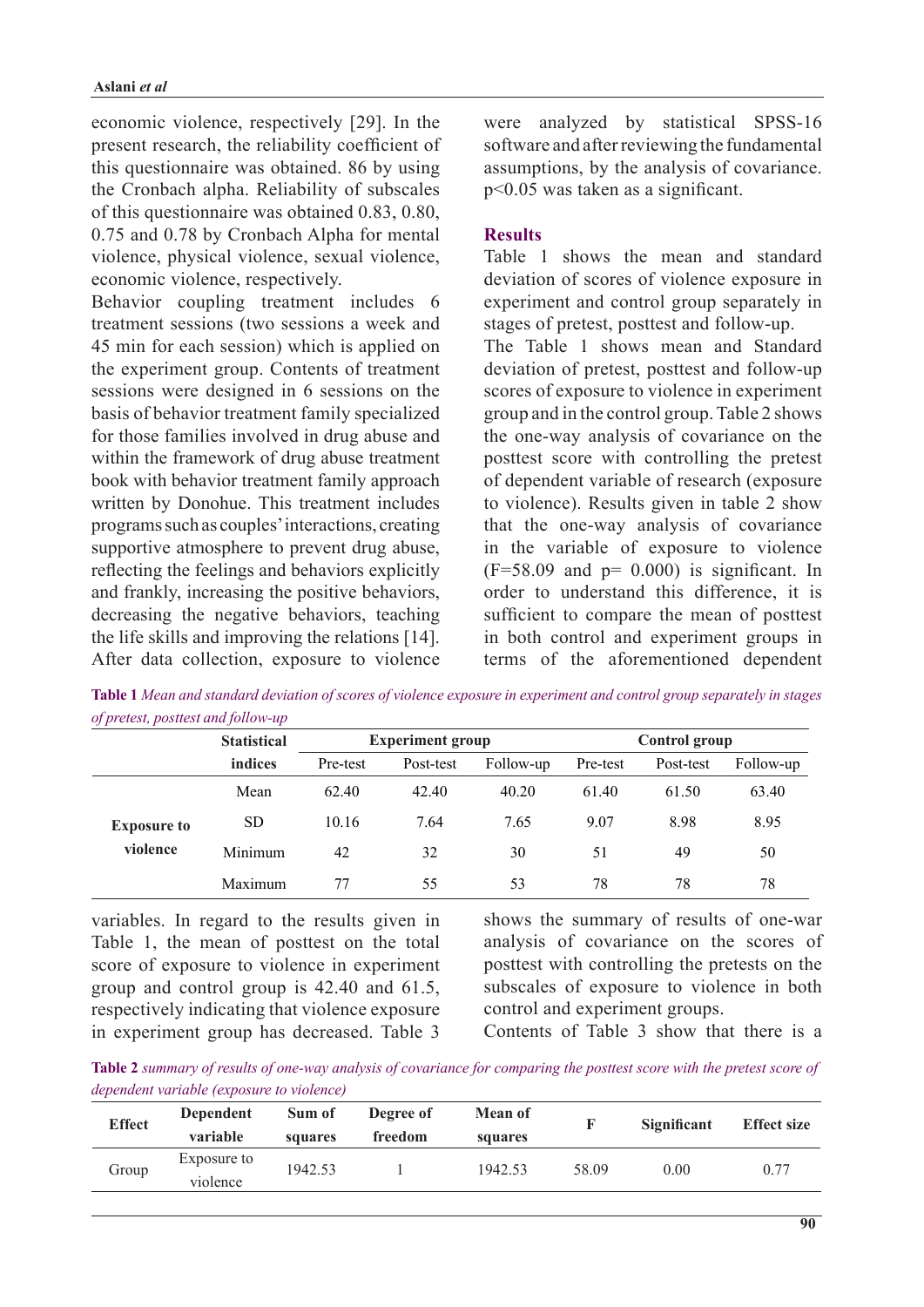significant difference between posttest scores of experiment and control groups in terms of at least one of the subscales of exposure to violence. Since there a difference between the control and experiment groups in terms of at least one dependent factor, one-way analysis of covariance in MANCOVA was performed on each of subscales of exposure to violence in order to specify the difference way analysis of covariance in MANCOVA point. Table 4 shows the results of onefor comparing the posttest scores through controlling the pretest on the subscales of exposure to violence in both control and

*Table 3 Summary of results of Multivariate analysis of covariance on the scores of posttest with controlling the pretests groups the subscales of exposure to violence in both control and experiment groups* 

| <b>Effect</b> | <b>Test</b>        | Value | F     | Df hypothesis | Df error | Significant | <b>Effect size</b> |
|---------------|--------------------|-------|-------|---------------|----------|-------------|--------------------|
|               | Pillai trace       | 0.84  | 15.09 | 4             | 11       | 0.00        | 0.84               |
| Group         | Wliks's lambda     | 0.15  | 15.09 | 4             | 11       | 0.00        | 0.84               |
|               | Hotelling trace    | 5.48  | 15.09 | 4             | 11       | 0.00        | 0.84               |
|               | Roy's largest root | 5.48  | 15.09 | 4             | 11       | 0.00        | 0.84               |

experiment groups.

way analysis of covariance in mental violence Results given in Table 4 show that the one- $(F=27.20$  and  $p=0.000$ , physical violence  $(F=19.37$  and  $p=0.001$ ), sexual violence  $(F=10.77$  and  $p=0.005$ ) and economic violence ( $F=4.86$  and  $p=0.045$ ) are significant. Concerning the mentioned results, scores of all subscales of exposure to violence have decreased in posttest and this reduction is significant. Obtained results emphasize on the effectiveness of behavior coupling treatment on decreasing the mental, physical, sexual and economic violence.

In order to clarify the fact that intervention effect is steady over the time (after posttest)

Table 4 results of one-way analysis of covariance in MANCOVA on the posttest scores through controlling the pretest on *the subscales of exposure to violence in both control and experiment groups* 

|       | <b>Effect</b> Dependent variable | Sum of<br>squares | Degree of<br>freedom | Mean of<br>squares | F     | Significant | <b>Effect size</b> |
|-------|----------------------------------|-------------------|----------------------|--------------------|-------|-------------|--------------------|
| Group | Mental violence                  | 229.73            |                      | 229.73             | 27 20 | 0.000       | 0.66               |
|       | Physical violence                | 144.741           |                      | 144.741            | 19 37 | 0.001       | 0.58               |
|       | Sexual violence                  | 7.56              |                      | 7.56               | 10.77 | 0.005       | 0.43               |
|       | Economic violence                | 2.72              |                      | 2.72               | 4.86  | 0.045       | 0.25               |

to follow-up), a multivariate covariance analysis with repeated measures was carried out on the scores of posttest and follow-up, while controlling the pretest of dependent variable of exposure to violence.

Table 5 shows the results of multivariate covariance analysis with repeated measures on the scores of posttest and follow-up, while controlling the pretest of dependent variable of exposure to violence.

Content of Table 5 shows that there is a significant relationship between groups (experiment and control) and interaction (group  $*$  time) in the dependent variable. But there is no significant difference the time of measurement (Post-test and follow-up). Since there is a difference between groups (experiment and control) and interaction (group  $*$  time) in the dependent variable, way covariance analysis in MANCOVA on measures were taken for carry out the onethe dependent variable.

Table 6 shows the results of one-way covariance with repeated measures in MANCOVA on the scores of posttest and follow-up, while controlling the pretest of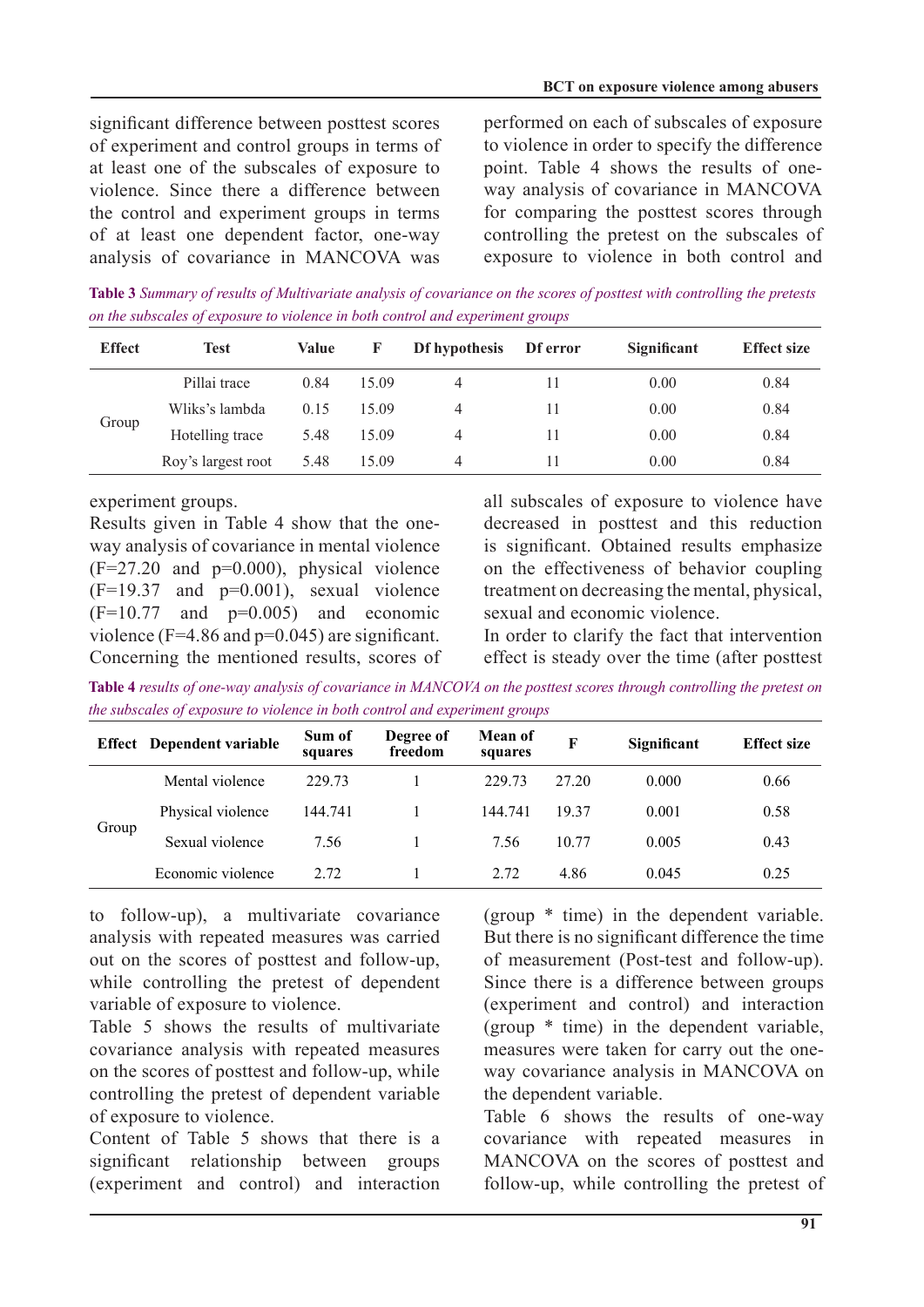| <b>Effect</b>                         | <b>Test</b>        | <b>Value</b> | F     | Df hypothesis Df error |    | <b>Significant</b> | <b>Effect size</b> |
|---------------------------------------|--------------------|--------------|-------|------------------------|----|--------------------|--------------------|
| Between subjects                      | Pillai trace       | 0.76         | 55.57 | 3                      | 53 | 0.0001             | 0.76               |
|                                       | Wliks's lambda     | 0.24         | 55.57 | 3                      | 53 | 0.0001             | 0.76               |
| (Groups)                              | Hotelling trace    | 3.14         | 55.57 | 3                      | 53 | 0.0001             | 0.76               |
|                                       | Roy's largest root | 314          | 55.57 | 3                      | 53 | 0.0001             | 0.76               |
|                                       | Pillai trace       | 0.06         | 1.1   | 3                      | 53 | 0.36               | 0.06               |
|                                       | Wliks's lambda     | 0.94         | 1.1   | 3                      | 53 | 0.36               | 0.06               |
| The subject (time)                    | Hotelling trace    | 0.06         | 1.1   | 3                      | 53 | 0.36               | 0.06               |
|                                       | Roy's largest root | 0.06         | 1.1   | 3                      | 53 | 0.36               | 0.06               |
| Interactions<br>(Group $\times$ Time) | Pillai trace       | 0.6          | 27    | 3                      | 53 | 0.0001             | 0.6                |
|                                       | Wliks's lambda     | 0.4          | 27    | 3                      | 53 | 0.0001             | 0.6                |
|                                       | Hotelling trace    | 1.53         | 27    | 3                      | 53 | 0.0001             | 0.6                |
|                                       | Roy's largest root | 1.53         | 27    | 3                      | 53 | 0.0001             | 0.6                |

*Table 5 Summary of results of multivariate covariance analysis with repeated measures on the scores of posttest and follow-up, while controlling the pretest of dependent variable (exposure to violence)* 

dependent variable (exposure to violence) in both control and experiment groups. Results given in Table 6 show that one-way covariance analyses with repeated measures related to the times effect (from posttest to follow-up) are not significant in the variable of exposure to violence  $(F=0.38$  and  $p=0.54$ ). Therefore, stability of intervention effect of behavior coupling treatment on the exposure to violence over the

time in women with husbands addicted to drugs is confirmed.

Also, In order to clarify this point that intervention effect on the subscales of exposure up), a multivariate covariance analysis with to violence is steady (after posttest to followrepeated measures was carried out on the scores of posttest and follow-up, while controlling the pretest of components of exposure to violence.

*up, while controlling the pretest of dependent variable (exposure to violence) in both control and experiment groups* Table 6 Results of one-way covariance analysis with repeated measures in MANCOVA on the scores of posttest and follow-

| <b>Effect</b>                         | Dependent<br>variable   | Sum of<br>squares | Degree of<br>freedom | <b>Mean of</b><br>squares | F     | <b>Significant</b> | <b>Effect size</b> |
|---------------------------------------|-------------------------|-------------------|----------------------|---------------------------|-------|--------------------|--------------------|
| Between subjects<br>(Groups)          | Exposure to<br>violence | 2513.07           |                      | 2513.07                   | 56.96 | 0.0001             | 0.51               |
| The subject (time)                    | Exposure to<br>violence | 5.06              |                      | 5.06                      | 0.38  | 0.54               | 0.01               |
| Interactions<br>(Group $\times$ Time) | Exposure to<br>violence | 758.62            |                      | 758.62                    | 57.09 | 0.0001             | 0.51               |

# **Discussion**

The present study aims at investigating the effectiveness of behavior coupling treatment on decreasing the exposure to violence among the women with husbands afflicted with drug abuse who refer to the addiction treatment clinics in Ahvaz city.

Results showed that there is a significant

difference between the subjects of both control and experiment groups in terms of exposure to violence in posttest and follow-up stages. This finding also indicates that control an experiment groups are different in terms of exposure to violence in BCT program. Therefore, BCT leads to reducing the violence among the subjects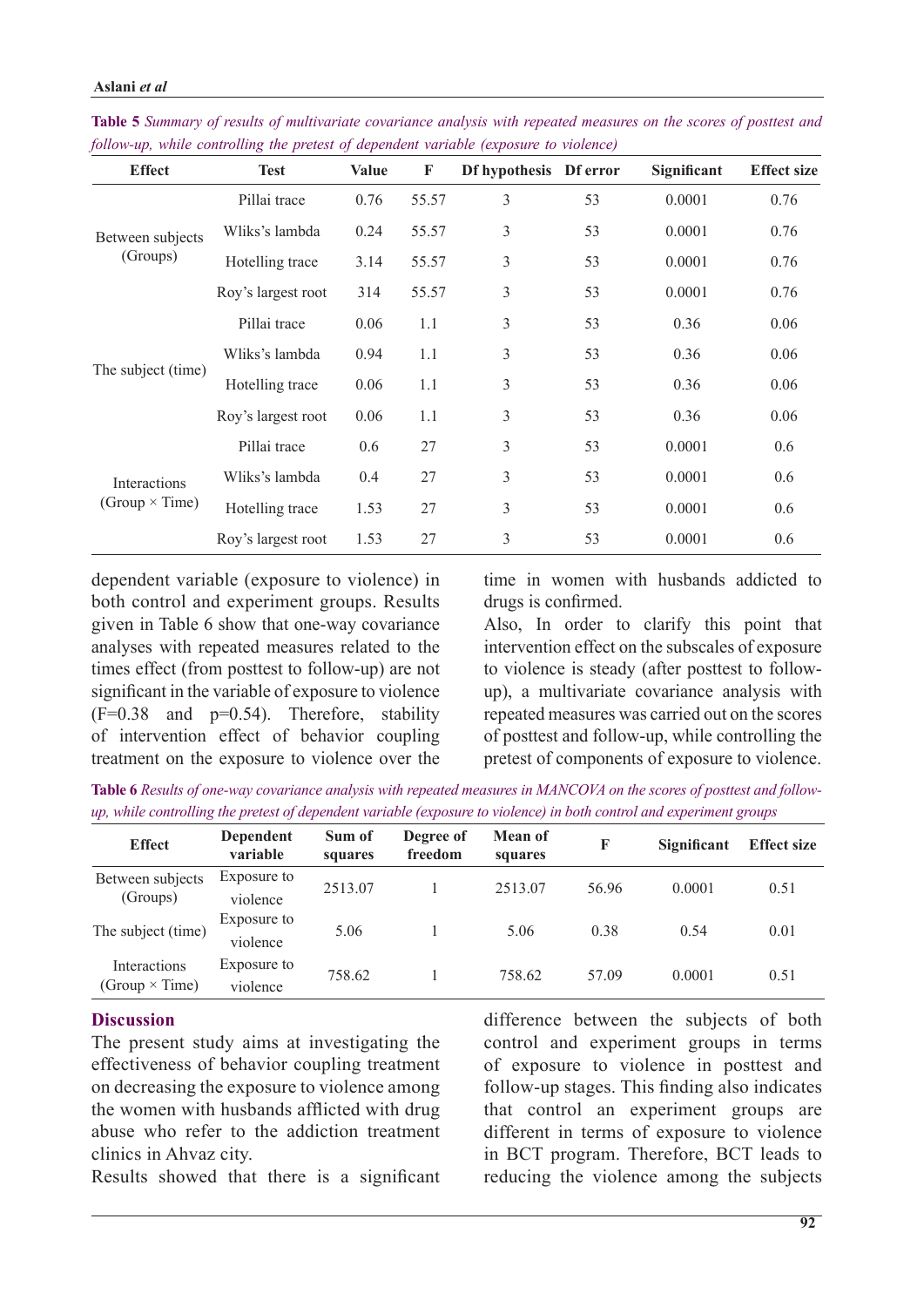of experiment group compared to the control group posttest stage and it continued for the two-month follow-upstage.

This result is consistent directly with researches by Fals-Stewart, Kashdan, A. Farel and Britchler [26]; A. Farel, Murphy, Stephen, Fals-Stewart & Murphy [30]; Chase, A. Farel, Murphy, Fals-Stewart and Murphy [27].

In line with elaborating the results obtained from this research it can be said that behavior coupling treatment trains the skills for adjustment against the barriers as a result of which people learn how to get along with or avoid the severe desire to drug abuse, negative mood and stress which result in violence against the wife. They also are trained how to encounter the exposure to violence. For example, for encountering the conflicts, they learn the ways to communicate healthily with wife and other members of family and apply them. They adhere to principles and methods of conducting and progressing the negotiations and techniques on problem-solving are taught to them. Applying these skills reduces the violence among the persons. Also, they are motivated to change the negative behaviors into the positive and constructive behaviors within family  $[26,14]$ .

Also, behavior coupling treatment decreases the couples' stress in situations in which violence may occur through training the stress management, reducing the mental pressure and mediating the undesired excitations, training relaxation and controlling the stress. Moreover, the behavior coupling treatment enhances the interpersonal relationships among the couples through applying the useful and suitable methods for solving the conflicts rather than aggressive reactions, as well as through training the skills of anger management and problem-solving. The outcome of applying these skills is to live satisfactorily and without any violence [14]. Behavior coupling treatment includes planning for implementing the joint activities, appreciating the positive behaviors of each other, ways to reflect and express the ideas, proper ways to negotiate and solve the problems which are appropriate alternatives to expressing the violence.

Behavior coupling treatment program teaches courageous behavior to the couples and this type of behavior improves the relationship with others. In a courageous behavior, person respect himself/herself and others, but in aggressive behaviors the others are not respected [31]. Hence, it can be said that training the courageous behavior is the counterpoint of violence in family.

From among other techniques of behavior coupling treatment is to apply the ABCD model (adverse objectives with using drug) in which couples are informed of the emotions, thoughts and things existing at surrounding environment and act as the exciter of drug abuse and behavioral problems such as exposure to violence. Then, the couples are taught to rank their objectives in order to prevent these consequences, such as violence against the wife. These objectives, in fact, are the alternative behaviors with stimuli and consequences of behavioral problems resulting from the drug abuse. Most factors of physical and mental violence are diagnosed via training and applying this model by the specialist and couples and some measures are taken to solve or prevent these factors  $[32]$ .

Control program in behavior coupling treatment teaches the couples to identify and diagnose the clues and stimuli which result in interpersonal problems and affect their relationships and in the next step they take actions to prevent or solve them. Self-control program emphasize on drug abuse (desires or emotions which propel the user to use again) and behavioral problems among the couples which occur as a result of not using or tempting to use. For example, a person who thinks drug abuse or physical-mental pain resulting from it may be requested from wife or a member of family at the moment or he is requested to communicate or solve a problem. At this time, we observe exposure to violence and intra-relationship mess rather than effective communication and problem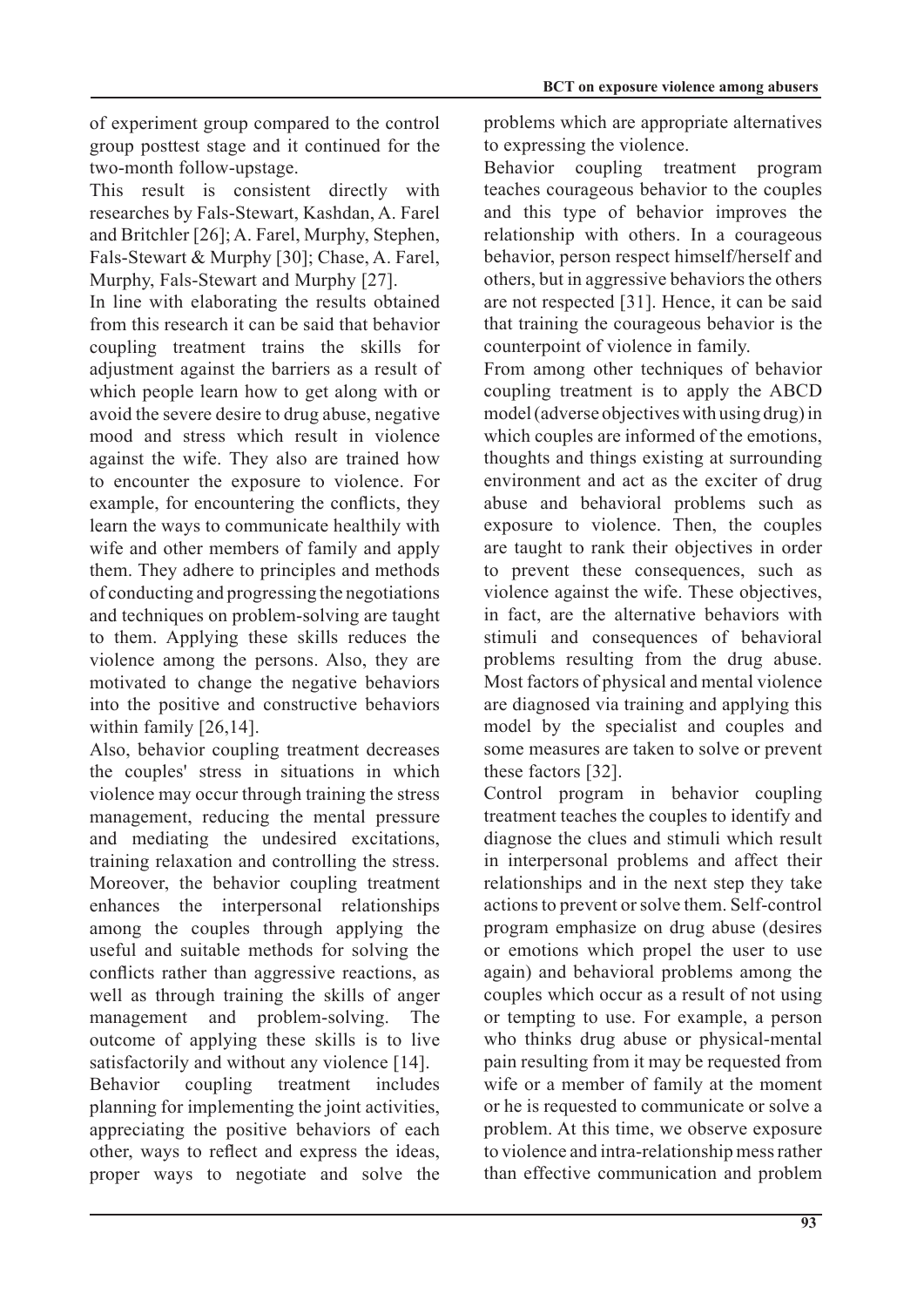solving which decomposes the family center and unrest dominates. Self-control program emphasize on this situations, conditions and preventing these consequences and feedback the functions of couples  $[32]$ .

## **Conclusion**

The results showed that there was a significant difference in exposure to violence between two groups. In addition, these results have been consistent in follow up period. The acquired results revealed that behavioral couple's therapy was effect in reducing exposure to violence.

The present research has been implemented on the couples who are involved in drug abuse; therefore, it is not generalizable to the normal couples. This research was implemented on those afflicted with the drug abuse of type opium; therefore it is not possible to generalize to those persons afflicted to drug abuse. Also, this study was carried out among the couples in Ahvaz City; hence, it is not generalizable to the couples of other cities. At the end, all families participating in this research are appreciated.

Therefore, it is recommended that this research be taken on couples from other cities to be achieved greater generalization of the results, that is necessary the IRIB (TV) and radio programs) attention to the issue of violence and marital strains and psychological aspects and furthermore it is suggested to be held numerous workshops in the field of behavioral couple therapy and its relationship with psychological factors to with training and employing techniques applied by couples promote their marital adjustment.

### **Acknowledgements**

Hereby respected from authorities and all the families participating of Welfare addiction treatment clinic of ahvaz, Ronak addiction treatment clinic. Ahoura addiction treatment clinic and Bu-Ali addiction treatment clinic who helped us in this study.

### **Contributions**

Study design: MD, KhA, RKh

Data collection and analysis: MD, KhA, Manuscript preparation: MD, KhA, RKh

## **Conflict of interest**

"The authors declare that they have no competing interests"

#### **References**

1- Aghabkhshy H. Addiction and pathological family, immunizing children against abuse. Tehran: Afarin publishing; 2000.

2- Kelley ML, Fals-Stewart W. Couples-versus individual-based therapy for alcoholism and drug abuse: Effects on children's psychosocial functioning. J Consult Clin Psychol 2002; 70(2): 417-27.

3- O'Earrell TJ, Fals-Stewart W, Murphy M, Murphy based alcoholism treatment for male alcoholic patients. CM. Partner violence before and after individually-J Consult Clin Psychol 2003; 71(1): 92-102.

4- Fals-Stewart W. The occurrence of partner physical aggression on days of alcohol consumption: A longitudinal diary study. *J Consult Clin Psychol* 2003;  $71(1): 41-52.$ 

5- Mousavi A. Check qualitative/quantitative families of young drug users. Journal of Women's Studies 2003;  $1(3)$ : 59-88.

6- Pour Boustany AR, Sadrjhany S. Compared with ordinary families of drug abuse. Paper presented at the 3ed National Congress on Family Pathology, 2008, 12-15, Tehran: Shahidbeheshti University; 2008.

7- Ashoori A, Shirinzadehdastgerdi S. (2008). Evaluate and compare the performance of the principal families of addicts and non-addicts. Paper presented at the 3ed National Congress on Family Pathology, 2008, 26-37, Tehran: Shahidbeheshti University; 2008.

8- Besharat MA, Ranjbarnowshahri F, Rostami R. Comparison of family functioning in patients with substance abuse disorder and a normal family. Journal of Psychology and Educational Science 2008; 38 (3): 137-56.

9- Lemke S, Schutte KK, Brennan PL, Moos RH. Gender differences in social influences and stressors linked to increase drinking. *J Stud Alcohol Drugs* 2008;  $69(5)$ : 695 - 702.

10- Homish, GG, Leonard KE. The drinking partnership and marital satisfaction: the longitudinal influence of discrepant drinking J Consult Clin Psychol2007; 75 (1): 43-51.

11- Homish G, Leonard KE, Cornelius JR. Illicit drug